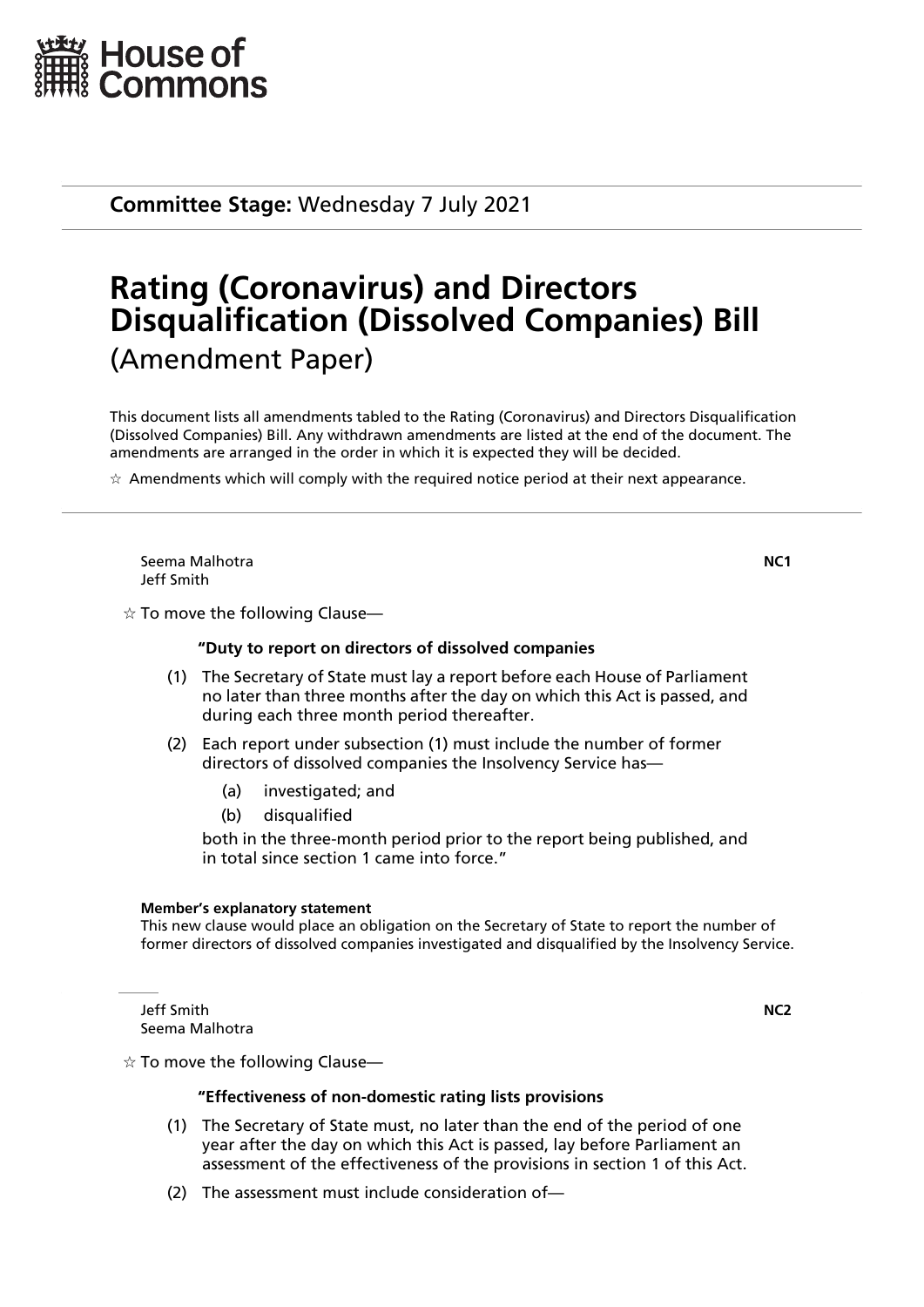- (a) the extent to which the provisions have achieved their objectives;
- (b) the interaction of the provisions with other law and policy relating to coronavirus support for business and business rates; and
- (c) possible related changes to law and policy."

#### **Member's explanatory statement**

This new clause would place an obligation on the Secretary of State to publish an assessment of the provisions in section 1 of this Act.

Seema Malhotra **NC3** Jeff Smith

 $\dot{\varphi}$  To move the following Clause—

### **"Effectiveness of provisions on former directors of dissolved companies**

- (1) The Secretary of State must, no later than the end of the period of one year after the day on which sections 2 and 3 come into force, lay before Parliament an assessment of the effectiveness of the provisions in section 2 and 3 of this Act.
- (2) The assessment must include consideration of—
	- (a) the extent to which the provisions have achieved their objectives;
	- (b) the interaction of the provisions with other law and policy relating to the investigation and disqualification of directors; and
	- (c) possible related changes to law and policy."

#### **Member's explanatory statement**

This new clause would place an obligation on the Secretary of State to publish an assessment of the provisions in section 2 and 3 of this Act.

# Order of the House

# **[28 June 2021]**

That the following provisions shall apply to the Rating (Coronavirus) and Directors Disqualification (Dissolved Companies) Bill:

## **Committal**

1. The Bill shall be committed to a Public Bill Committee.

#### **Proceedings in Public Bill Committee**

2. Proceedings in the Public Bill Committee shall (so far as not previously concluded) be brought to a conclusion on Thursday 8 July 2021.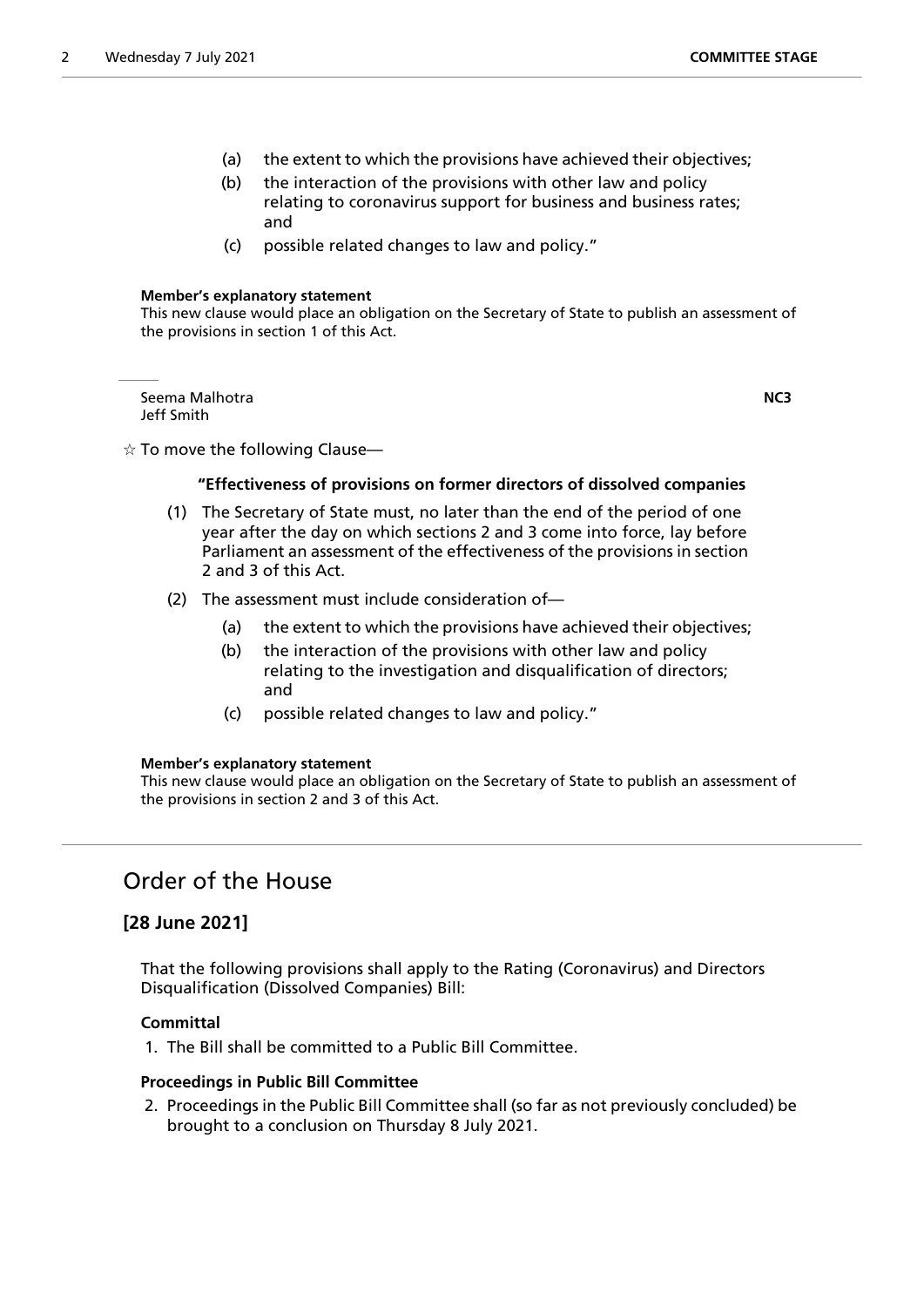3. The Public Bill Committee shall have leave to sit twice on the first day on which it meets.

# **Proceedings on Consideration and Third Reading**

- 4. Proceedings on Consideration shall (so far as not previously concluded) be brought to a conclusion one hour before the moment of interruption on the day on which proceedings on Consideration are commenced.
- 5. Proceedings on Third Reading shall (so far as not previously concluded) be brought to a conclusion at the moment of interruption on that day.
- 6. Standing Order No. 83B (Programming committees) shall not apply to proceedings on Consideration and Third Reading.

## **Other proceedings**

7. Any other proceedings on the Bill may be programmed.

# Order of the Committee

# **[6 July 2021]**

# **That—**

- 1. the Committee shall (in addition to its first meeting at 9.25 am on Tuesday 6 July) meet—
	- (a) at 2.00 pm on Tuesday 6 July;
	- (b) at 11.30 am and 2.00 pm on Thursday 8 July.
- 2. the Committee shall hear oral evidence in accordance with the following Table:

| Date           | <b>Time</b>                       | <b>Witness</b>                                                                                                  |
|----------------|-----------------------------------|-----------------------------------------------------------------------------------------------------------------|
| Tuesday 6 July | Until no later than<br>$10.30$ am | <b>UK Finance</b>                                                                                               |
| Tuesday 6 July | Until no later than<br>$11:00$ am | The Chartered Institute of Credit<br>Management                                                                 |
| Tuesday 6 July | Until no later than<br>$11:25$ am | Dr John Tribe, University of Liverpool                                                                          |
| Tuesday 6 July | Until no later than<br>$2:45$ pm  | The Chartered Institute of Public Finance<br>and Accountancy; The Institute of Revenues<br>Rating and Valuation |
| Tuesday 6 July | Until no later than<br>3:15 pm    | <b>Local Government Association</b>                                                                             |
| Tuesday 6 July | Until no later than<br>4:00 pm    | The Transparency Task Force                                                                                     |
| Tuesday 6 July | Until no later than<br>4:45 pm    | <b>UKHospitality</b>                                                                                            |